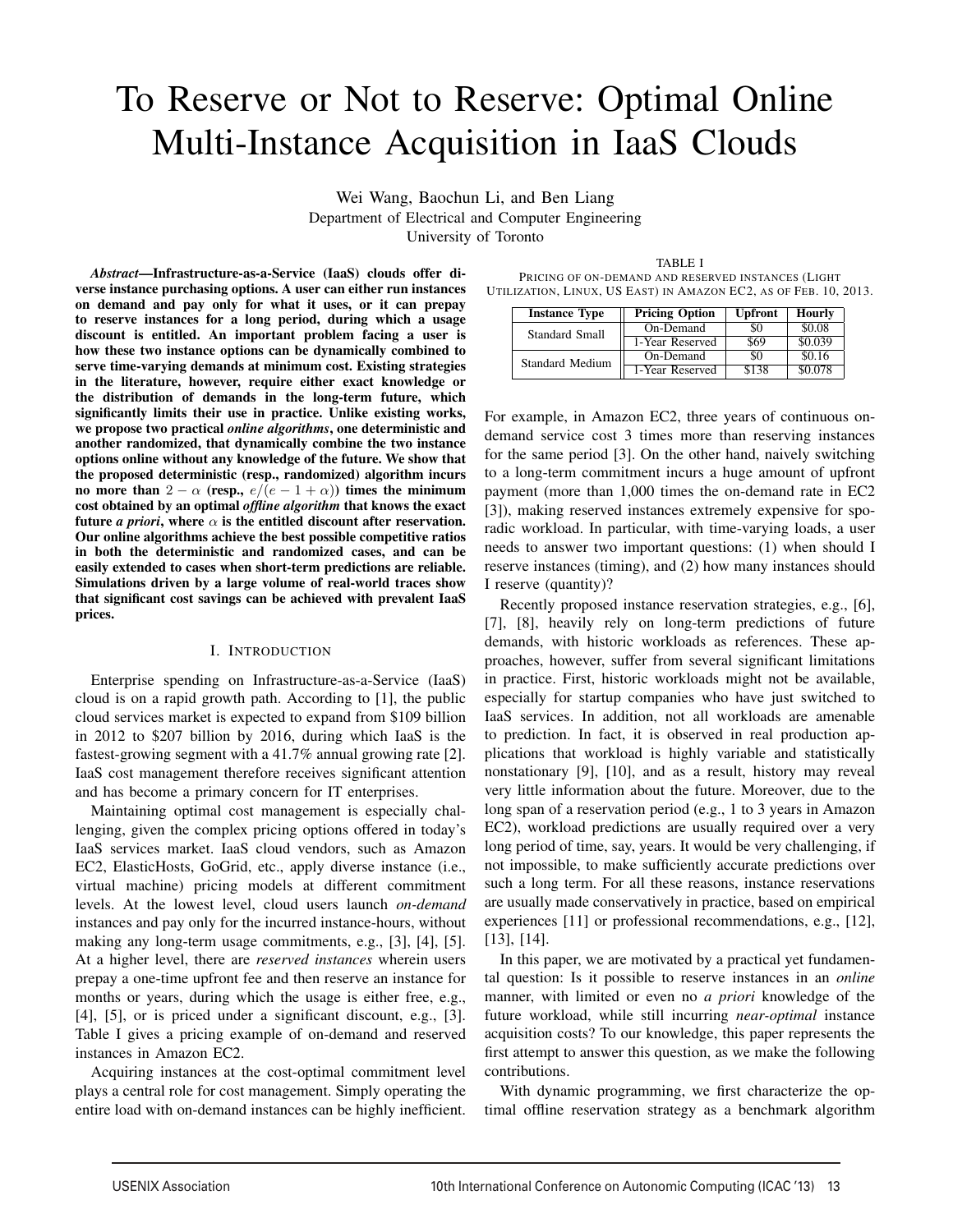(Sec. III), in which the exact future demand is assumed to be known *a priori*. We show that the optimal strategy suffers "the curse of dimensionality" [15] and is hence computationally intractable. This indicates that optimal instance reservation is in fact very difficult to obtain, even given the entire future demands.

Despite the complexity of the reservation problem in the offline setting, we present two *online* reservation algorithms, one deterministic and another randomized, that offer *the best provable* cost guarantees *without* any knowledge of future demands beforehand. We first show that our deterministic algorithm incurs no more than  $2 - \alpha$  times the minimum cost obtained by the benchmark optimal offline algorithm (Sec. IV), and is therefore  $(2 - \alpha)$ *-competitive*, where  $\alpha \in [0, 1]$  is the entitled usage discount offered by reserved instances. This translates to a worst-case cost that is 1.51 times the optimal one under the prevalent pricing of Amazon EC2. We then establish the more encouraging result that, our randomized algorithm improves the competitive ratio to  $e/(e-1+\alpha)$ in expectation, and is 1.23-competitive under Amazon EC2 pricing (Sec. V). Both algorithms achieve the *best possible* competitive ratios in the deterministic and randomized cases, respectively, and are simple enough for practical implementations. Our online algorithms can also be extended to cases when short-term predictions into the near future are reliable (Sec. VI).

In addition to our theoretical analysis, we have also evaluated both proposed online algorithms via large-scale simulations (Sec. VII), driven by Google cluster-usage traces [16] with 40 GB workload demand information of 933 users in one month. Our simulation results show that, under the pricing of Amazon EC2 [3], our algorithms closely track the demand dynamics, realizing substantial cost savings compared with several alternatives.

Though we focus on cost management of acquiring compute instances, our algorithms may find wide applications in the prevalent IaaS services market. For example, Amazon Elasti-Cache [17] also offers two pricing options for its web caching services, i.e., the On-Demand Cache Nodes and Reserved Cache Nodes, in which our proposed algorithms can be directly applied to lower the service costs.

# II. OPTIMAL COST MANAGEMENT

We start off by briefly reviewing the pricing details of the on-demand and reservation options in IaaS clouds, based on which we formulate the online instance reservation problem for optimal cost management.

# *A. On-demand and Reservation Pricing*

On-Demand Instances: On-demand instances let users pay for compute capacity based on usage time without long-term commitments, and are uniformly supported in leading IaaS clouds. For example, in Amazon EC2, the hourly rate of a Standard Small Instance (Linux, US East) is \$0.08 (see Table I). In this case, running it on demand for 100 hours costs a user \$8.

On-demand instances resemble the conventional pay-asyou-go model. Formally, for a certain type of instance, let the hourly rate be *p*. Then running it on demand for *h* hours incurs a cost of *ph*. Note that in most IaaS clouds, the hourly rate *p* is set as fixed in a very long time period (e.g., years), and can therefore be viewed as a constant.

Reserved Instances: Another type of pricing option that is widely supported in IaaS clouds is the reserved instance. It allows a user to reserve an instance for a long period (months or years) by prepaying an upfront reservation fee, after which, the usage is either free, e.g., ElasticHosts [4], GoGrid [5], or is priced with a heavy discount, e.g., Amazon EC2 [3]. For example, in Amazon EC2, to reserve a Standard Small Instance (Linux, US East, Light Utilization) for 1 year, a user pays an upfront \$69 and receives a discount rate of \$0.039 per hour within 1 year of the reservation time, as oppose to the regular rate of \$0.08 (see Table I). Suppose this instance has run 100 hours before the reservation expires. Then the total cost incurred is  $$69 + 0.039 \times 100 = $72.9$ .

Reserved instances resemble the wholesale market. Formally, for a certain type of reserved instance, let the reservation period be  $\tau$  (counted by the number of hours). An instance that is reserved at hour *i* would expire before hour  $i + \tau$ . Without loss of generality, we assume the reservation fee to be 1 and normalize the on-demand rate *p* to the reservation fee. Let  $\alpha \in [0, 1]$  be the received discount due to reservation. A reserved instance running for *h* hours during the reservation period incurs a discounted running cost  $\alpha ph$  plus a reservation fee, leading to a total cost of  $1+\alpha ph$ . In the previous example, the normalized on-demand rate  $p = 0.08/69$ ; the received discount due to reservation is  $\alpha = 0.039/0.08 = 0.49$ ; the running hour  $h = 100$ ; and the normalized overall cost is

$$
1 + \alpha ph = 72.9/69.
$$

In practice, cloud providers may offer multiple types of reserved instances with different reservation periods and utilization levels. For example, Amazon EC2 offers 1-year and 3-year reservations with light, medium, and high utilizations [3]. For simplicity, we limit the discussion to one type of such reserved instances chosen by a user based on its rough estimations. We also assume that the on-demand rate is far smaller than the reservation fee, i.e.,  $p \ll 1$ , which is always the case in IaaS clouds, e.g.,  $[3]$ ,  $[4]$ ,  $[5]$ .

# *B. The Online Instance Reservation Problem*

In general, launching instances on demand is more cost efficient for sporadic workload, while reserved instances are more suitable to serve stable demand lasting for a long period of time, for which the low hourly rate would compensate for the high upfront fee. The cost management problem is to optimally combine the two instance options to serve the timevarying demand, such that the incurred cost is minimized. In this section, we consider making instance purchase decisions *online*, without any *a priori* knowledge about the future demands. Such an online model is especially important for startup companies who have limited or no history demand data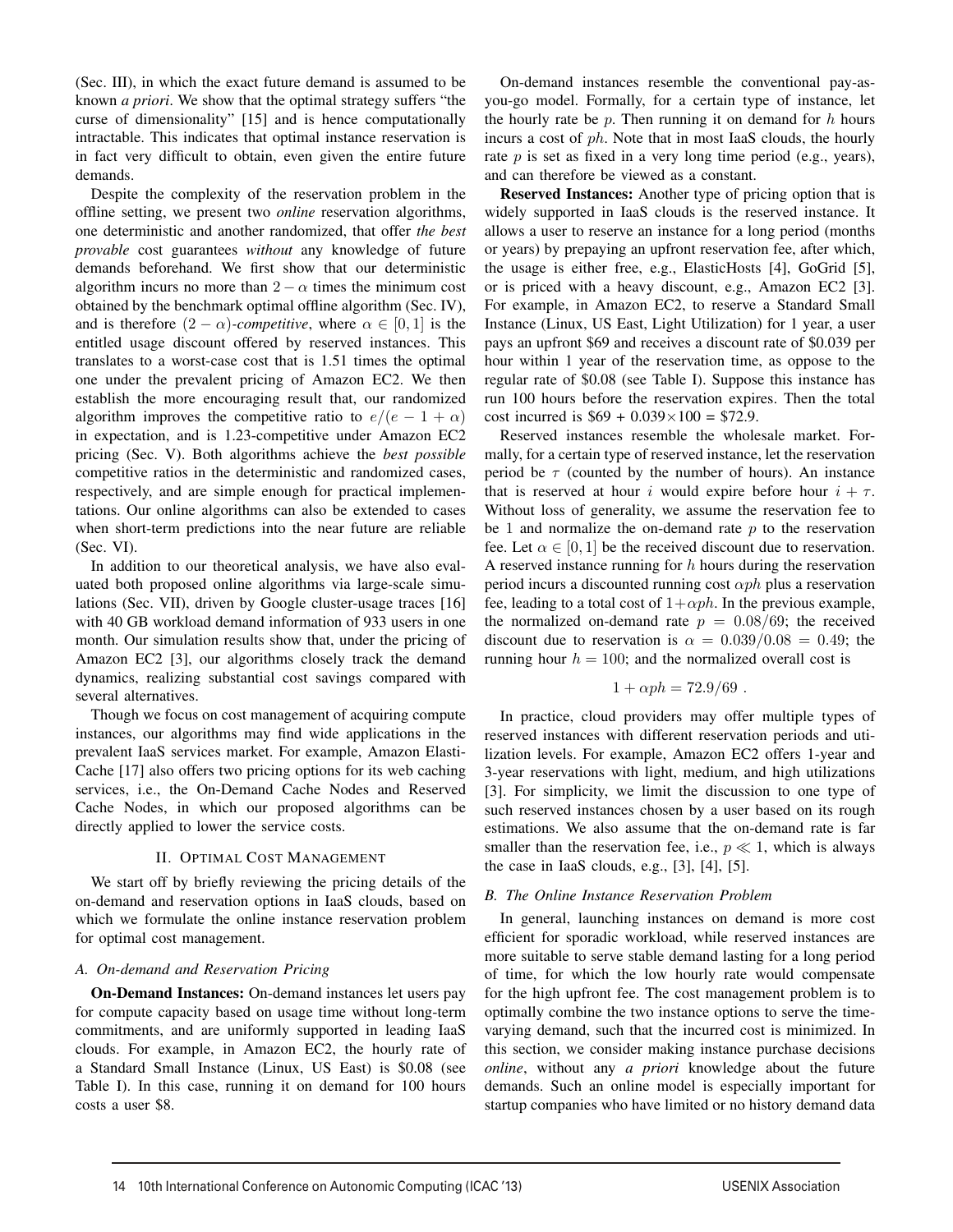and those cloud users whose workloads are highly variable and non-stationary — in both cases reliable predictions are unavailable. We postpone the discussions for cases when shortterm demand predictions are reliable in Sec. VI.

Since IaaS instances are billed in an hourly manner, we slot the time to a sequence of hours indexed by  $t = 0, 1, 2, \ldots$  At each time *t*, demand  $d_t$  arrives, meaning that a user requests  $d_t$ instances,  $d_t = 0, 1, 2, \ldots$  To accommodate this demand, the user decides to use  $o_t$  on-demand instances and  $d_t - o_t$  reserved instances. If the previously reserved instances that remain available at time *t* are fewer than  $d_t - o_t$ , then new instances need to be reserved. Let *r<sup>t</sup>* be the number of instances that are *newly reserved* at time  $t, r_t = 0, 1, 2, \ldots$  The overall cost incurred at time  $t$  is the on-demand cost  $o_t p$  plus the reservation cost  $r_t + \alpha p(d_t - o_t)$ , where  $r_t$  is the upfront payments due to new reservations, and  $\alpha p(d_t - o_t)$  is the cost of running  $d_t - o_t$  reserved instances.

The cost management problem is to make instance purchase decisions online, i.e.,  $r_t$  and  $o_t$  at each time  $t$ , before seeing future demands  $d_{t+1}, d_{t+2}, \ldots$  The objective is to minimize the overall instance acquisition costs. Suppose demands last for an arbitrary time *T* (counted by the number of hours). We have the following *online instance reservation* problem:

$$
\min_{\{r_t, o_t\}} C = \sum_{t=1}^T (o_t p + r_t + \alpha p(d_t - o_t)),
$$
\n
$$
\text{s.t.} \quad o_t + \sum_{i=t-\tau+1}^t r_i \ge d_t,
$$
\n
$$
o_t, r_t \in \{0, 1, 2, \dots\}, t = 1, \dots, T.
$$
\n
$$
(1)
$$

Here, the first constraint ensures that all  $d_t$  instances demanded  $\sum_{i=t-\tau+1}^{t} r_i$  reserved instances that remain active at time *t*. at time *<sup>t</sup>* are accommodated, with *<sup>o</sup><sup>t</sup>* on-demand instances and *<sup>t</sup>* Note that instances that are reserved before time  $t - \tau + 1$ have all expired at time  $t$ , where  $\tau$  is the reservation period. For convenience, we set  $r_t = 0$  for all  $t \leq 0$ .

The main challenge of problem (1) lies in its online setting. Without knowledge of future demands, the online strategy may make purchase decisions that turn out later not to be optimal. Below we clarify the performance metrics to measure how far away an online strategy may deviate from the optimal solution.

## *C. Measure of Competitiveness*

To measure the cost performance of an online strategy, we adopt the standard *competitive analysis* [18]. The idea is to bound the gap between the cost of an interested online algorithm and that of the optimal offline strategy. The latter is obtained by solving problem (1) with the exact future demands  $d_1, \ldots, d_T$  given *a priori*. Formally, we have

Definition 1 (Competitive analysis): A *deterministic* online reservation algorithm *A* is *c-competitive* (*c* is a constant) if for all possible demand sequences  $\mathbf{d} = \{d_1, \ldots, d_T\}$ , we have

$$
C_A(\mathbf{d}) \le c \cdot C_{\text{OPT}}(\mathbf{d}) \tag{2}
$$

where  $C_A(\mathbf{d})$  is the instance acquisition cost incurred by algorithm *A* given input **d**, and  $C_{\text{OPT}}(\mathbf{d})$  is the optimal instance acquisition cost given input d. Here,  $C_{\text{OPT}}(\mathbf{d})$  is obtained by solving the instance reservation problem (1) *offline*, where the exact demand sequence d is assumed to know *a priori*.

A similar definition of the competitive analysis also extends to the *randomized* online algorithm *A*, where the decision making is drawn from a random distribution. In this case, the LHS of (2) is simply replaced by  $\mathbf{E}[C_A(\mathbf{d})]$ , the expected cost of randomized algorithm *A* given input d. (See [18] for a detailed discussion.)

Competitive analysis takes an optimal offline algorithm as a benchmark to measure the cost performance of an online strategy. Intuitively, the smaller the competitive ratio  $c$  is, the more closely the online algorithm *A* approaches the optimal solution. Our objective is to design *optimal online algorithms* with the smallest competitive ratio.

We note that the instance reservation problem (1) captures the Bahncard problem [19] as a special case when a user demands no more than one instance at a time, i.e.,  $d_t \leq 1$  for all *t*. The Bahncard problem models online ticket purchasing on the German Federal Railway, where one can opt to buy a Bahncard (reserve an instance) and to receive a discount on all trips within one year of the purchase date. It has been shown in [19], [20] that the lower bound of the competitive ratio is  $2 - \alpha$  and  $e/(e - 1 + \alpha)$  for the deterministic and randomized Bahncard algorithms, respectively. Because the Bahncard problem is a special case of our problem (1), we have

Lemma 1: The competitive ratio of problem (1) is *at least* 2*−↵* for deterministic online algorithms, and is at least *e/*(*e−*  $1 + \alpha$ ) for randomized online algorithms.

However, we show in the following that the instance reserving problem (1) is by no means a trivial extension to the Bahncard problem, mainly due to the time-multiplexing nature of reserved instances.

# *D. Bahncard Extension and Its Inefficiency*

A natural way to extend the Bahncard solutions in [19] is to decompose problem (1) into separate Bahncard problems. To do this, we introduce a set of *virtual users* indexed by 1, 2, ... Whenever demand  $d_t$  arises at time  $t$ , we view the original user as  $d_t$  virtual users  $1, 2, \ldots, d_t$ , each requiring one instance at that time. Each virtual user then reserves instances (i.e., buy a Bahncard) separately to minimize its cost, which is exactly a Bahncard problem.

However, such an extension is highly inefficient. An instance reserved by one virtual user, even idle, can *never* be multiplexed with another, who still needs to pay for its own demand. For a real user, this implies that it has to acquire additional instances, either on-demand or reserved, even if the user has already reserved sufficient amount of instances to serve its demand, which inevitably incurs a large amount of unnecessary cost.

We learn from the above failure that instances must be reserved *jointly* and *time multiplexed* appropriately. These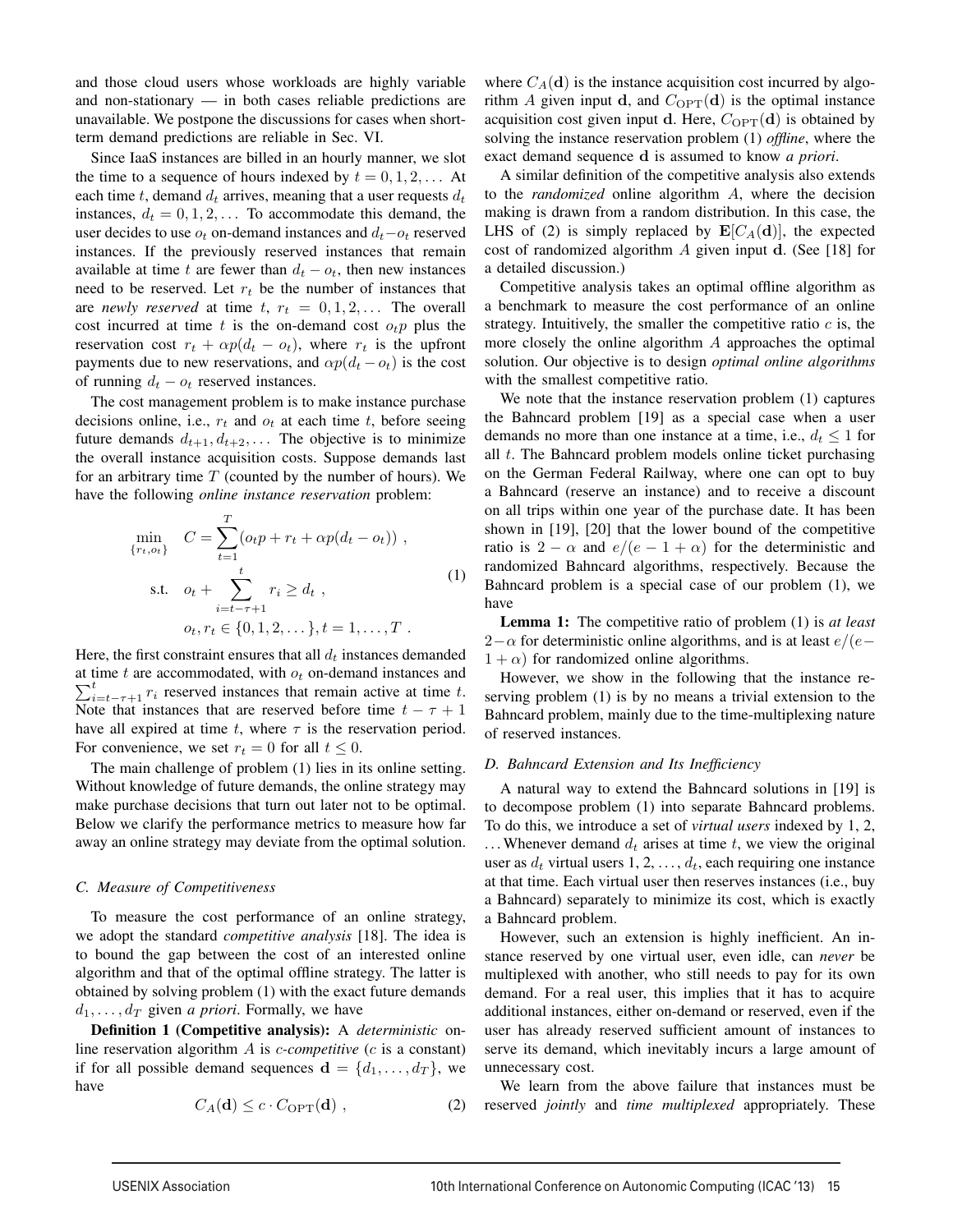factors significantly complicate our problem (1). Indeed, as we see in the next section, even with full knowledge of the future demand, obtaining an optimal offline solution to (1) is computationally prohibitive.

#### III. THE OFFLINE STRATEGY AND ITS INTRACTABILITY

In this section we consider the benchmark *offline cost management* strategy for problem (1), in which the exact future demands are given *a priori*. The offline setting is an integer programming problem and is generally difficult to solve. We derive the optimal solution via dynamic programming. However, such an optimal offline strategy suffers from "the curse of dimensionality" [15] and is computationally intractable.

We start by defining states. A state at time *t* is defined as a  $(\tau - 1)$ -tuple  $\mathbf{s}_t = (s_{t,1}, \ldots, s_{t,\tau-1})$ , where  $s_{t,i}$  denotes the number of instances that are reserved *no later than t* and *remain active* at time  $t + i$ ,  $i = 1, \ldots, \tau - 1$ . We use a  $(\tau - 1)$ tuple to define a state because an instance that is reserved no later than *t* will no longer be active at time  $t + \tau$  and thereafter. Clearly,  $s_{t,1} \geq \cdots \geq s_{t,\tau-1}$  as reservations gradually expire.

We make an important observation, that state  $s_t$  only depends on states s*<sup>t</sup>−*<sup>1</sup> at the previous time, and is *independent* of earlier states s*<sup>t</sup>−*<sup>2</sup>*,...,* s1. Specifically, suppose state s*<sup>t</sup>−*<sup>1</sup> is reached at time  $t-1$ . At the beginning of the next time  $t$ ,  $r_t$ new instances are reserved. These newly reserved *r<sup>t</sup>* instances will add to the active reservations starting from time *t*, leading state  $s_{t-1}$  to transit to  $s_t$  following the transition equations below:

$$
\begin{cases}\n s_{t,i} = s_{t-1,i+1} + r_t, & i = 1, \dots, \tau - 2 ; \\
s_{t,\tau-1} = r_t.\n\end{cases}
$$
\n(3)

Let  $V(\mathbf{s}_t)$  be the minimum cost of serving demands  $d_1, \ldots, d_t$  up to time *t*, conditioned upon the fact that state  $s_t$ is reached at time *t*. We have the following recursive Bellman equations:

$$
V(\mathbf{s}_t) = \min_{s_{t-1}} \{ V(\mathbf{s}_{t-1}) + c(\mathbf{s}_{t-1}, \mathbf{s}_t) \}, \quad t > 0,
$$
 (4)

where  $c(s_{t-1}, s_t)$  is the transition cost, and the minimization is over all states  $s_{t-1}$  that can transit to  $s_t$  following the transition equations (3). The Bellman equations (4) indicate that the minimum cost of reaching  $s_t$  is given by the minimum cost of reaching a previous state s*<sup>t</sup>−*<sup>1</sup> plus the transition cost  $c(\mathbf{s}_{t-1}, \mathbf{s}_t)$ , minimized over all possible previous states  $\mathbf{s}_{t-1}$ . Let

$$
X^{+} = \max\{0, X\} .
$$
 (5)

The transition cost is defined as

$$
c(\mathbf{s}_{t-1}, \mathbf{s}_t) = o_t p + r_t + \alpha p(d_t - o_t) , \qquad (6)
$$

where

$$
r_t = s_{t, \tau - 1},\tag{7}
$$

$$
o_t = (d_t - r_t - s_{t-1,1})^+, \tag{8}
$$

and the transition from  $s_{t-1}$  to  $s_t$  follows (3). The rationale of (6) is straightforward. By the transition equations (3), state  $s_{t-1}$  transits to  $s_t$  by reserving  $r_t = s_{t, \tau-1}$  instances at time *t*. Adding the *st−*1*,*<sup>1</sup> instances that have been reserved before *t*, we have  $r_t + s_{t-1,1}$  reserved instances to use at time *t*. We therefore need  $o_t = (d_t - r_t - s_{t-1,1})^+$  on-demand instances at that time.

The boundary conditions of Bellman equations (4) are

$$
V(\mathbf{s}_0) = s_{0,1}
$$
, for all  $\mathbf{s}_0 = (s_{0,1}, \ldots, s_{0,\tau-1})$ , (9)

because an initial state  $s_0$  indicates that a user has already reserved  $s_{0,1}$  instances at the beginning and paid  $s_{0,1}$ .

With the analyses above, we see that the dynamic programming defined by  $(3)$ ,  $(4)$ ,  $(6)$ , and  $(9)$  optimally solves the offline instance reserving problem (1). Therefore, it gives  $C_{\text{OPT}}(\mathbf{d})$  in theory.

Unfortunately, the dynamic programming presented above is *computationally intractable*. This is because to solve the Bellman equations (4), one has to compute  $V(\mathbf{s}_t)$  for all states  $s_t$ . However, since a state  $s_t$  is defined in a highdimensional space — recall that  $s_t$  is defined as a  $(τ - 1)$ tuple — there exist *exponentially* many such states. Therefore, looping over all of them results in exponential time complexity. This is known as the curse of dimensionality suffered by highdimensional dynamic programming [15].

The intractability of the offline instance reservation problem (1) suggests that optimal cost management in IaaS clouds is in fact a very complicate problem, even if future demands can be accurately predicted. However, we show in the following sections that it is possible to have online strategies that are highly efficient with near-optimal cost performance, even without any knowledge of the future demands.

#### IV. OPTIMAL DETERMINISTIC ONLINE STRATEGY

In this section, we present a deterministic online reservation strategy that incurs no more than  $2 - \alpha$  times the minimum cost. As indicated by Lemma 1, this is also the best that one can expect from a deterministic algorithm.

# *A. The Deterministic Online Algorithm*

We start off by defining a *break-even point* at which a user is indifferent between using a reserved instance and an on-demand instance. Suppose an on-demand instance is used to accommodate workload in a time interval that spans a reservation period, incurring a cost *c*. If we use a reserved instance instead to serve the same demand, the cost will be  $1 + \alpha c$ . When  $c = 1/(1 - \alpha)$ , both instances cost the same, and are therefore indifferent to the user. We hence define the break-even point as

$$
\beta = 1/(1 - \alpha) \tag{10}
$$

Clearly, the use of an on-demand instance is well justified *if and only if* the incurred cost does not exceed the break-even point, i.e.,  $c \leq \beta$ .

Our deterministic online algorithm is summarized as follows. By default, all workloads are assumed to be operated with on-demand instances. At time *t*, upon the arrival of demand *dt*, we check the use of on-demand instances in a recent reservation period, starting from time  $t - \tau + 1$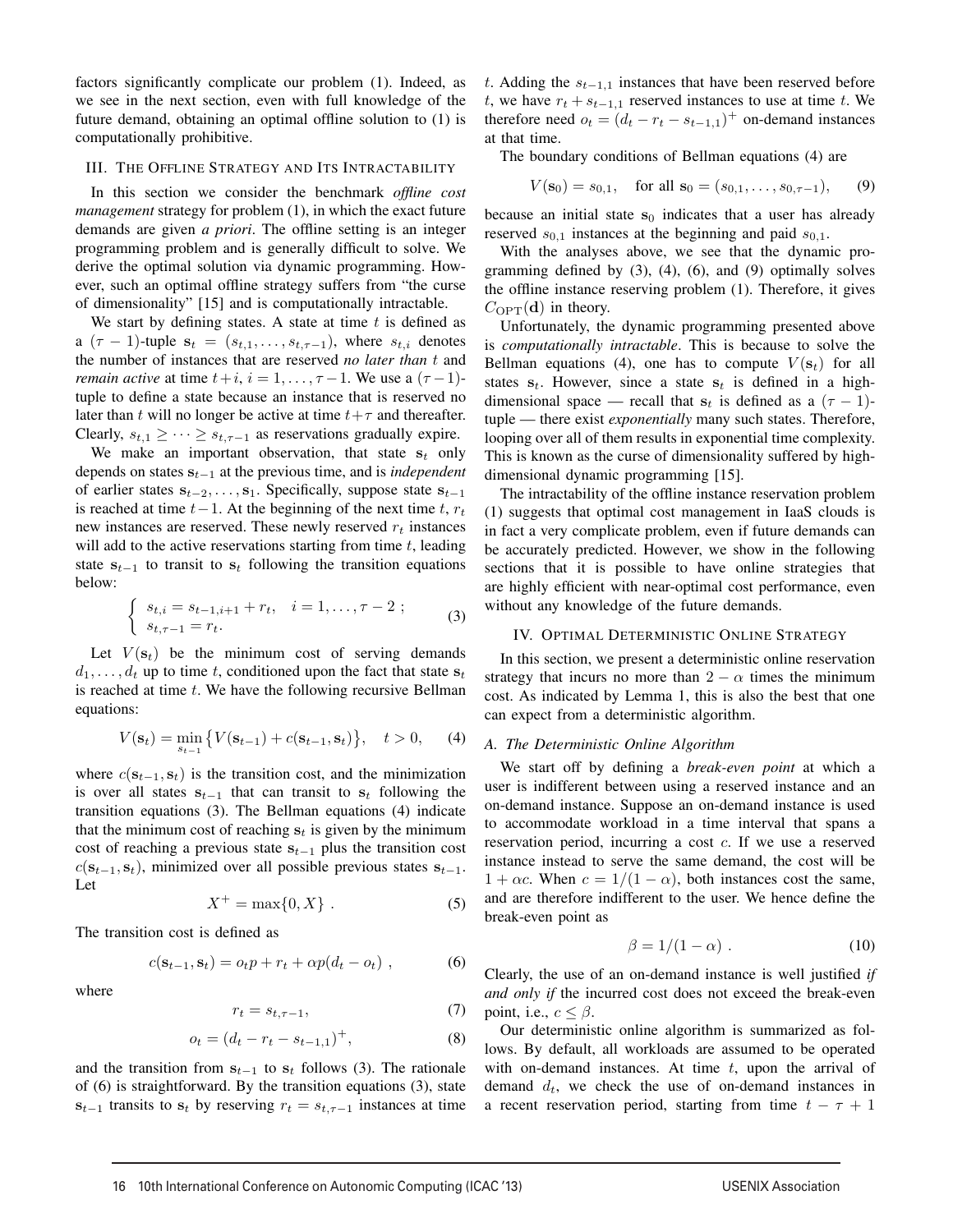to *t*, and reserve a new instance whenever we see an ondemand instance incurring more costs than the break-even point. Algorithm 1 presents the detail.

Algorithm 1 Deterministic Online Algorithm *A<sup>β</sup>*

- 1. Let *x<sup>i</sup>* be the number of reserved instances at time *i*, Initially,  $x_i \leftarrow 0$  for all  $i = 0, 1, \ldots$
- 2. Let  $I(X)$  be an indicator function where  $I(X) = 1$  if X is true and  $I(X) = 0$  otherwise. Also let  $X^+ = \max\{X, 0\}$ .
- 3. Upon the arrival of demand  $d_t$ , loop as follows:
- 4. while  $p \sum_{i=t-\tau+1}^{t} I(d_i > x_i) > \beta$  do
- 5. Reserve a new instance:  $r_t \leftarrow r_t + 1$ .<br>6. Update the number of reservations the
- Update the number of reservations that can be used in the future:  $x_i \leftarrow x_i + 1$  for  $i = t, \ldots, t + \tau - 1$ .
- 7. Add a "phantom" reservation to the recent period, indicating that the history has already been "processed":  $x_i \leftarrow x_i + 1$  for  $i = t - \tau + 1, \ldots, t - 1$ .
- 8. end while
- 9. Launch on-demand instances:  $o_t \leftarrow (d_t x_t)^+$ .
- 10.  $t \leftarrow t + 1$ , repeat from 3.

Fig. 1 helps to illustrate Algorithm 1. Whenever demand  $d_t$  arises, we check the recent reservation period from time  $t - \tau + 1$  to *t*. We see that an on-demand instance has been used at time *i* if demand *d<sup>i</sup>* exceeds the number of reservations  $x_i$  (both actual and phantom),  $i = t - \tau + 1, \ldots, t$ . The shaded area in Fig. 1 represents the use of an ondemand instance in the recent period, which incurs a cost of  $p \sum_{i=t-\tau+1}^{t} I(d_i > x_i)$ . If this cost exceeds the break-even point  $\beta$  (line 4 of Algorithm 1), then such use of an on-demand instance is not well justified: We *should have* reserved an instance before at time  $t - \tau + 1$  and used it to serve the demand (shaded area) instead, which *would have* lowered the cost. As a compensation for this "mistake," we reserve an instance at the current time *t* (line 5), and will have one more reservation to use in the future (line 6). Since we have already compensated for a misuse of an on-demand instance (the shaded area), we add a "phantom" reservation to the history so that such a mistake will not be counted multiple times in the following rounds (line 7). This leads to an update of the reservation number  $\{x_i\}$  (see the bottom figure in Fig. 1).

Unlike the simple extension of the Bahncard algorithm described in Sec. II-D, Algorithm 1 jointly reserves instances by taking both the currently active reservations (i.e., *xt*) and the historic records (i.e.,  $x_i$ ,  $i < t$ ) into consideration (line 4), without any knowledge of the future. We will see later in Sec. VII that such a joint reservation significantly outperforms the Bahncard extension where instances are reserved separately.

# *B. Performance Analysis:*  $(2 - \alpha)$ *-Competitiveness*

The "trick" of Algorithm 1 is to make reservations "lazily": no instance is reserved unless the misuse of an on-demand instance is seen. Such a "lazy behaviour" turns out to guarantee that the algorithm incurs no more than  $2 - \alpha$  times the minimum cost.



Fig. 1. Illustration of Algorithm 1. The shaded area in the top figure shows the use of an on-demand instance in the recent period. An instance is reserved at time *t* if the use of this on-demand instance is not well justified. The bottom figure shows the corresponding updates of the reservation curve *x*.

Let  $A_\beta$  denote Algorithm 1 and let OPT denote the optimal offline algorithm. We now make an important observation, that OPT reserves at least the same amount of instances as *A<sup>β</sup>* does, for any demand sequence.

Lemma 2: Given an arbitrary demand sequence, let *n<sup>β</sup>* be the number of instances reserved by  $A_\beta$ , and let  $n_{\text{OPT}}$  be the number of instances reserved by OPT. Then  $n<sub>\beta</sub> \le n<sub>OPT</sub>$ .

Lemma 2 can be viewed as a result of the "lazy behaviour" of *Aβ*, in which instances are reserved just to compensate for the previous "purchase mistakes." Intuitively, such a conservative reservation strategy leads to fewer reserved instances. The proof of Lemma 2, however, is tedious and is deferred to our technical report [21].

We are now ready to analyze the cost performance of *Aβ*, using the optimal offline algorithm OPT as a benchmark.

**Proposition 1:** Algorithm 1 is  $(2 - \alpha)$ *-competitive*. Formally, for any demand sequence,

$$
C_{A_{\beta}} \le (2 - \alpha) C_{\text{OPT}} , \qquad (11)
$$

where  $C_{A_\beta}$  is the cost of Algorithm 1 ( $A_\beta$ ), and  $C_{\text{OPT}}$  is the cost of the optimal offline algorithm OPT.

Proof: Suppose *A<sup>β</sup>* (resp., OPT) launches *o<sup>t</sup>* (resp., *o⇤ <sup>t</sup>* ) ondemand instances at time *t*. Let  $\text{Od}(A_{\beta})$  be the costs incurred by these on-demand instances under  $A_{\beta}$ , i.e.,  $\text{Od}(A_{\beta})$  =  $\sum_{t=1}^{T} o_t p$ . We refer to  $\text{Od}(A_\beta)$  as the *on-demand costs* of  $A_{\beta}$ . Similarly, we define the on-demand costs incurred by  $\mathcal{O}PT$  as  $\mathrm{Od}(\mathrm{OPT}) = \sum_{t=1}^{T} o_t^* p$ . Also, let  $\mathrm{Od}(A_\beta \backslash \mathrm{OPT}) =$  $\sum_{t=1}^{T} (o_t - o_t^*)^+ p$  be the on-demand costs incurred in  $A_\beta$  that are not incurred in OPT. We see

$$
\text{Od}(A_{\beta}\backslash \text{OPT}) \leq \beta n_{\text{OPT}} \tag{12}
$$

by noting the following two facts: First, demands  $\sum_{t=1}^{T} (o_t$  $o_t^*$ <sup>+</sup> are served by at most  $n_{\text{OPT}}$  reserved instances in OPT. Second, demands that are served by the same reserved instance in OPT incur on-demand costs of at most  $\beta$  in  $A_\beta$  (by the definition of  $A_\beta$ ). We therefore bound  $\text{Od}(A_\beta)$  as follows:

$$
Od(A_{\beta}) \leq Od(OPT) + Od(A_{\beta} \backslash OPT)
$$
  
\n
$$
\leq Od(OPT) + \beta n_{OPT} . \tag{13}
$$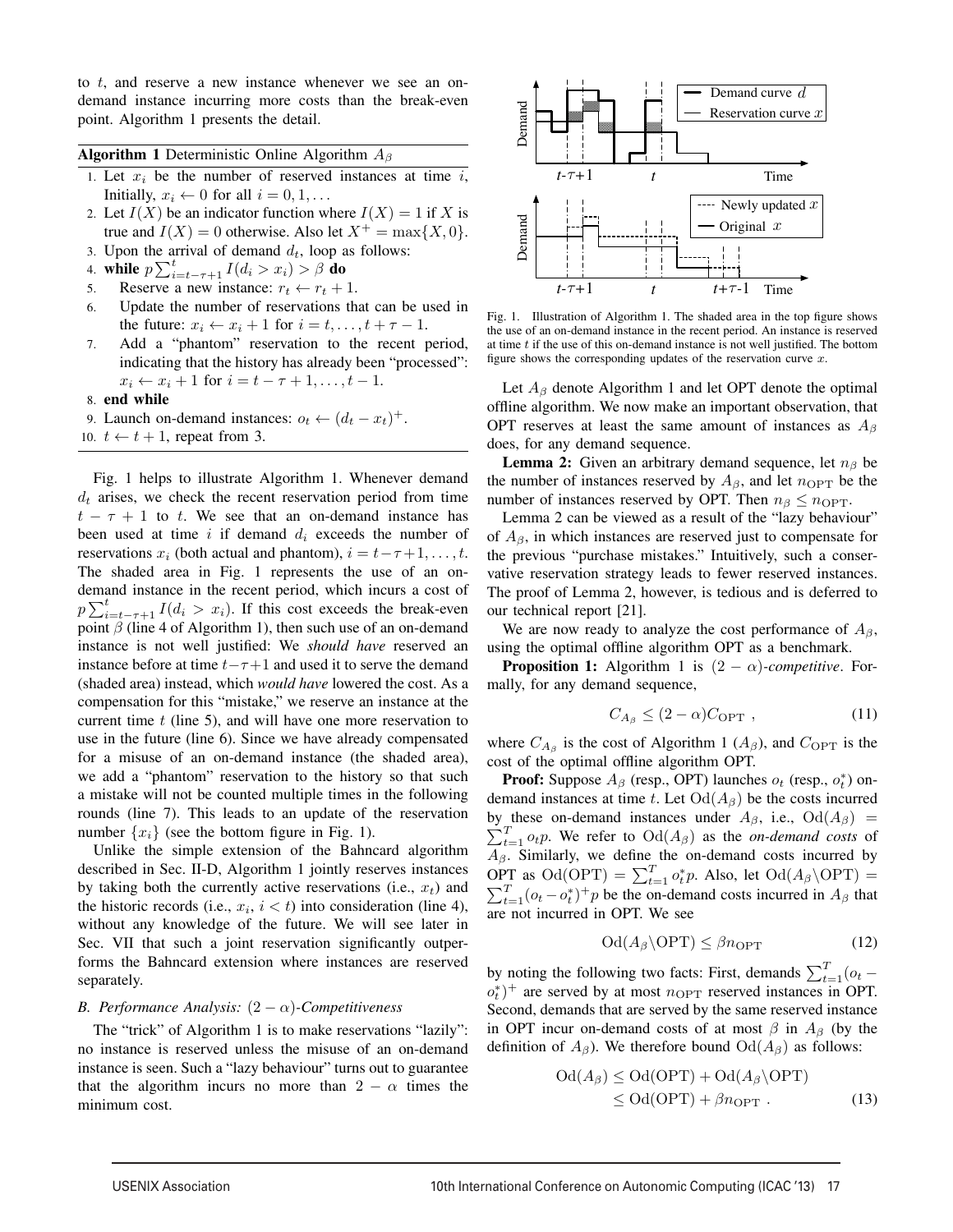Let  $S = \sum_{t=1}^{T} d_t p$  be the cost of serving all demands with on-demand instances. We bound the cost of OPT as follows:

$$
C_{\text{OPT}} = \text{Od}(\text{OPT}) + n_{\text{OPT}} + \alpha(S - \text{Od}(\text{OPT})) \tag{14}
$$

$$
\geq \text{Od}(\text{OPT}) + n_{\text{OPT}} + \alpha \beta n_{\text{OPT}} \tag{15}
$$

$$
\geq n_{\rm OPT}/(1 - \alpha) \tag{16}
$$

Here, (15) holds because in OPT, demands that are served by the same reserved instance incur at least a break-even cost *β* when priced at an on-demand rate *p*.

With (13) and (16), we bound the cost of  $A_\beta$  as follows:

$$
C_{A_{\beta}} = \text{Od}(A_{\beta}) + n_{\beta} + \alpha(S - \text{Od}(A_{\beta}))
$$
  
\n
$$
\leq (1 - \alpha)\text{Od}(A_{\beta}) + n_{\text{OPT}} + \alpha S
$$
 (17)

$$
\leq (1 - \alpha)(\text{Od}(\text{OPT}) + \beta n_{\text{OPT}}) + \alpha S + n_{\text{OPT}} \quad (18)
$$

$$
= C_{\text{OPT}} + n_{\text{OPT}} \tag{19}
$$

$$
\leq (2 - \alpha) C_{\text{OPT}} . \tag{20}
$$

Here, (17) holds because  $n_\beta \leq n_{\text{OPT}}$  (Lemma 2). Inequality  $(18)$  follows from  $(13)$ , while  $(20)$  is derived from  $(16)$ .

By Lemma 1, we see that  $2 − \alpha$  is already the best possible competitive ratio for deterministic online algorithms, which implies that Algorithm 1 is optimal in a view of competitive analysis.

Proposition 2: Among all online deterministic algorithms of problem (1), Algorithm 1 is *optimal* with the smallest competitive ratio of  $2 - \alpha$ .

As a direct application, in Amazon EC2 with reservation discount  $\alpha = 0.49$  (see Table I), algorithm  $A_\beta$  will lead to no more than 1.51 times the optimal instance purchase cost.

Despite the already satisfactory cost performance offered by the proposed deterministic algorithm, we show in the next section that the competitive ratio may be further improved if randomness is introduced.

# V. OPTIMAL RANDOMIZED ONLINE STRATEGY

In this section, we construct a randomized online strategy that is a random distribution over a family of deterministic online algorithms similar to *Aβ*. We show that such randomization improves the competitive ratio to  $e/(e-1+\alpha)$ and hence leads to a better cost performance. As indicated by Lemma 1, this is the best that one can expect without knowledge of future demands.

We start by defining a family of algorithms similar to the deterministic algorithm  $A_\beta$ . Let  $A_z$  be a similar deterministic algorithm to  $A_\beta$  with  $\beta$  in line 4 of Algorithm 1 replaced by  $z \in [0, \beta]$ . That is,  $A_z$  reserves an instance whenever it sees an on-demand instance incurring more costs than *z* in the recent reservation period. Intuitively, the value of *z* reflects the *aggressiveness* of a reservation strategy. The smaller the *z*, the more aggressive the strategy. As an extreme, a user will always reserve when  $z = 0$ . Another extreme goes to  $z = \beta$  (Algorithm 1), in which the user is very conservative in reserving new instances.

Our randomized online algorithm picks a  $z \in [0, \beta]$  according to a density function  $f(z)$  and runs the resulting algorithm  $A_z$ . Specifically, the density function  $f(z)$  is defined as

$$
f(z) = \begin{cases} (1 - \alpha)e^{(1 - \alpha)z}/(e - 1 + \alpha), & z \in [0, \beta), \\ \delta(z - \beta) \cdot \alpha/(e - 1 + \alpha), & \text{o.w.,} \end{cases}
$$
 (21)

where  $\delta(\cdot)$  is the *Dirac delta function*. That is, we pick  $z = \beta$  with probability  $\alpha/(e - 1 + \alpha)$ . It is interesting to point out that in other online rent-or-buy problems, e.g., [22], [20], [23], the density function of a randomized algorithm is usually continuous<sup>1</sup>. However, we note that a continuous density function does not lead to the minimum competitive ratio in our problem. Algorithm 2 formalizes the descriptions above.

| Algorithm 2 Randomized Online Algorithm |  |  |
|-----------------------------------------|--|--|
|-----------------------------------------|--|--|

1. Randomly pick  $z \in [0, \beta]$  according to a density function  $f(z)$  defined by (21)

2. Run *A<sup>z</sup>*

The rationale behind Algorithm 2 is to strike a suitable balance between reserving "aggressively" and "conservatively." Intuitively, being aggressive is cost efficient when future demands are long-lasting and stable, while being conservative is efficient for sporadic demands. Given the unknown future, the algorithm randomly chooses a strategy  $A_z$ , with an expectation that the incurred cost will closely approach the *ex post* minimum cost. The following theorem shows that the choice of  $f(z)$  in (21) leads to the optimal competitive ratio  $e/(e-1+\alpha)$ . The proof is given in [21].

**Proposition 3:** Algorithm 2 is  $e/(e-1+\alpha)$ -competitive. Formally, for any demand sequence,

$$
\mathbf{E}[C_{A_z}] \le \frac{e}{e - 1 + \alpha} C_{\text{OPT}} \tag{22}
$$

where the expectation is over  $z$  between 0 and  $\beta$  according to density function  $f(z)$  defined in (21).

By Lemma 1, we see that no online randomized algorithm is better than Algorithm 2 in terms of the competitive ratio.

Proposition 4: Among all online randomized algorithms of problem (1), Algorithm 2 is optimal with the smallest competitive ratio  $e/(e-1+\alpha)$ .

As a direct application, in Amazon EC2 with reservation discount  $\alpha = 0.49$  (see Table I), the randomized algorithm will lead to a competitive ratio of 1.23, compared with the 1.51-competitiveness of the deterministic alternative.

# VI. COST MANAGEMENT WITH SHORT-TERM DEMAND **PREDICTIONS**

In the previous sections, our discussions focus on the extreme cases, with either full future demand information (i.e., the offline case in Sec. III) or no *a priori* knowledge of the future (i.e., the online case in Sec. IV and V). In this section, we consider the middle ground in which short-term demand predictions are reliable. For example, websites typically see diurnal patterns exhibited on their workloads, based on which

<sup>1</sup>The density function in these works is chosen as  $f(z) = e^{z}/(e-1)$ ,  $z \in$ [0, 1], which is a special case of ours when  $\alpha = 0$ .

6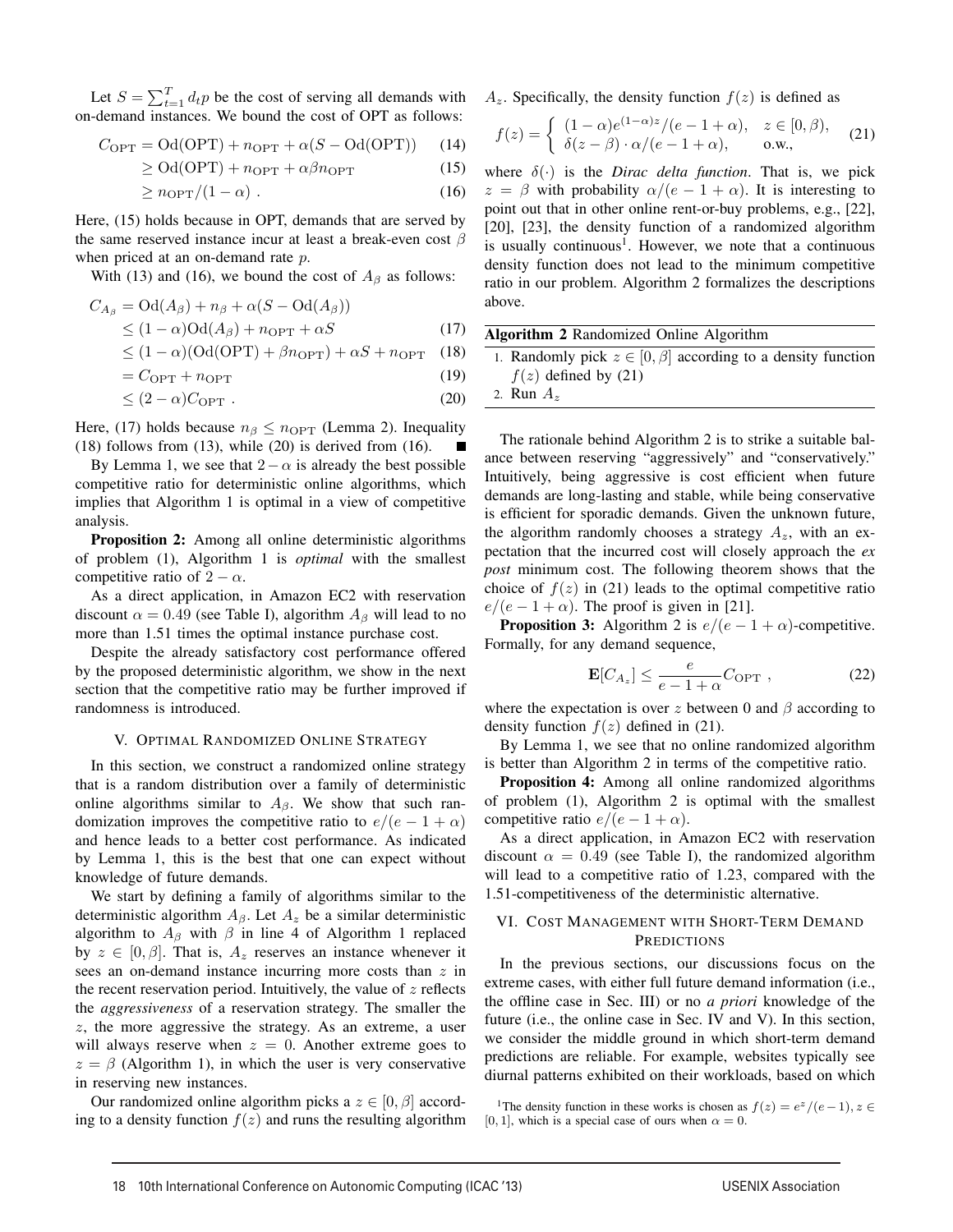it is possible to have a demand prediction window that is weeks into the future. Both our online algorithms can be easily extended to utilize these knowledge of future demands when making reservation decisions.

We begin by formulating the instance reservation problem with limited information of future demands. Let *w* be the prediction window. That is, at any time *t*, a user can predict its future demands  $d_{t+1}, \ldots, d_{t+w}$  in the next *w* hours. Since only short-term predictions are reliable, one can safely assume that the prediction window is less than a reservation period, i.e.,  $w < \tau$ . The instance reservation problem resembles the online reservation problem (1), except that the instance purchase decisions made at each time *t*, i.e., the number of reserved instances  $(r_t)$  and on-demand instances  $(o_t)$ , are based on both history and future demands predicted, i.e.,  $d_1, \ldots, d_{t+w}$ . The competitive analysis (Definition 1) remains valid in this case.

The Deterministic Algorithm: We extend our deterministic online algorithm as follows. As before, all workloads are *by default* served by on-demand instances. At time *t*, we can predict the demands up to time  $t + w$ . Unlike the online deterministic algorithm, we check the use of on-demand instances in a reservation period across *both history and future*, starting from time  $t+w-\tau+1$  to  $t+w$ . A new instance is reserved at time *t* whenever we see an on-demand instance incurring more costs than the break-even point  $\beta$  and the currently effective reservations are less than the current demand *dt*. Algorithm 3, also denoted by  $A_{\beta}^{w}$ , shows the details.

**Algorithm 3** Deterministic Algorithm  $A_{\beta}^{w}$  with Prediction Window *w*

- 1. Let  $x_i$  be the number of reserved instances at time  $i$ , Initially,  $x_i \leftarrow 0$  for all  $i = 0, 1, \ldots$
- 2. Upon the arrival of demand  $d_t$ , loop as follows:
- 3. while  $p \sum_{i=t+w-\tau+1}^{t+w} I(d_i > x_i) > \beta$  and  $x_t < d_t$  do
- 4. Reserve a new instance:  $r_t \leftarrow r_t + 1$ .<br>5. Update the number of reservations the
- Update the number of reservations that can be used in the future:  $x_i \leftarrow x_i + 1$  for  $i = t, \ldots, t + \tau - 1$ .
- 6. Add a "phantom" reservation to the history, indicating that the history has already been "processed":  $x_i \leftarrow$  $x_i + 1$  for  $i = t + w - \tau + 1, \ldots, t - 1$ .
- 7. end while
- 8. Launch on-demand instances:  $o_t$  ←  $(d_t − x_t)^+$ .
- 9.  $t \leftarrow t + 1$ , repeat from 2.

The Randomized Algorithm: The randomized algorithm can also be constructed as a random distribution over a family of deterministic algorithms similar to  $A_{\beta}^{w}$ . In particular, let  $A_z^w$  be similarly defined as algorithm  $A_\beta^w$  with  $\beta$  replaced by  $z \in [0, \beta]$  in line 3 of Algorithm 3. The value of *z* reflects the aggressiveness of instance reservation. The smaller the *z*, the more aggressive the reservation strategy. Similar to the online randomized, we introduce randomness to strike a good balance between reserving aggressively and conservatively. Our algorithm randomly picks  $z \in [0, \beta]$  according to the same density function  $f(z)$  defined by (21), and runs the resulting algorithm  $A_z^w$ . Algorithm 4 formalizes the description above.

Algorithm 4 Randomized Algorithm with Prediction Window *w*

- 1. Randomly pick  $z \in [0, \beta]$  according to a density function  $f(z)$  defined by (21)
- 2. Run  $A_z^w$



Fig. 2. The demand curve of User 552 in Google cluster-usage traces [16], over 1 month.

It is easy to see that both the deterministic and the randomized algorithms presented above improve the cost performance of their online counterparts, due to the knowledge of future demands. Therefore, we have Proposition 5 below. We will quantify their performance gains via trace-driven simulations in the next section.

**Proposition 5:** Algorithm 3 is  $(2 - \alpha)$ -competitive, and Algorithm 4 is  $e/(e-1+\alpha)$ -competitive.

# VII. TRACE-DRIVEN SIMULATIONS

So far, we have analyzed the cost performance of the proposed algorithms in a view of competitive analysis. In this section, we evaluate their performance for practical cloud users via simulations driven by a large volume of real-world traces.

## *A. Dataset Description and Preprocessing*

Long-term user demand data in public IaaS clouds are often confidential: no cloud provider has released such information so far. For this reason, we turn to Google cluster-usage traces that were recently released in [16]. Although Google is not a public IaaS cloud, its cluster-usage traces record the computing demands of its cloud services and Google engineers, which can represent the computing demands of IaaS users to some degree. The dataset contains 40 GB of workload resource requirements (e.g., CPU, memory, disk, etc.) of 933 users over 29 days in May 2011, on a cluster of more than 11K Google machines.

Demand Curve: Given the workload traces of each user, we ask the question: How many computing instances would this user require if it were to run the same workload in a public IaaS cloud? For simplicity, we set an instance to have the same computing capacity as a cluster machine, which enables us to accurately estimate the run time of computational tasks by learning from the original traces. We then schedule these tasks onto instances with sufficient resources to accommodate their requirements. Computational tasks that cannot run on the same server in the traces (e.g., tasks of MapReduce) are scheduled to different instances. In the end, we obtain a demand curve for each user, indicating how many instances this user requires in each hour. Fig. 2 illustrates such a demand curve for a user.

User Classification: To investigate how our online algorithms perform under different demand patterns, we classify

<u>.</u>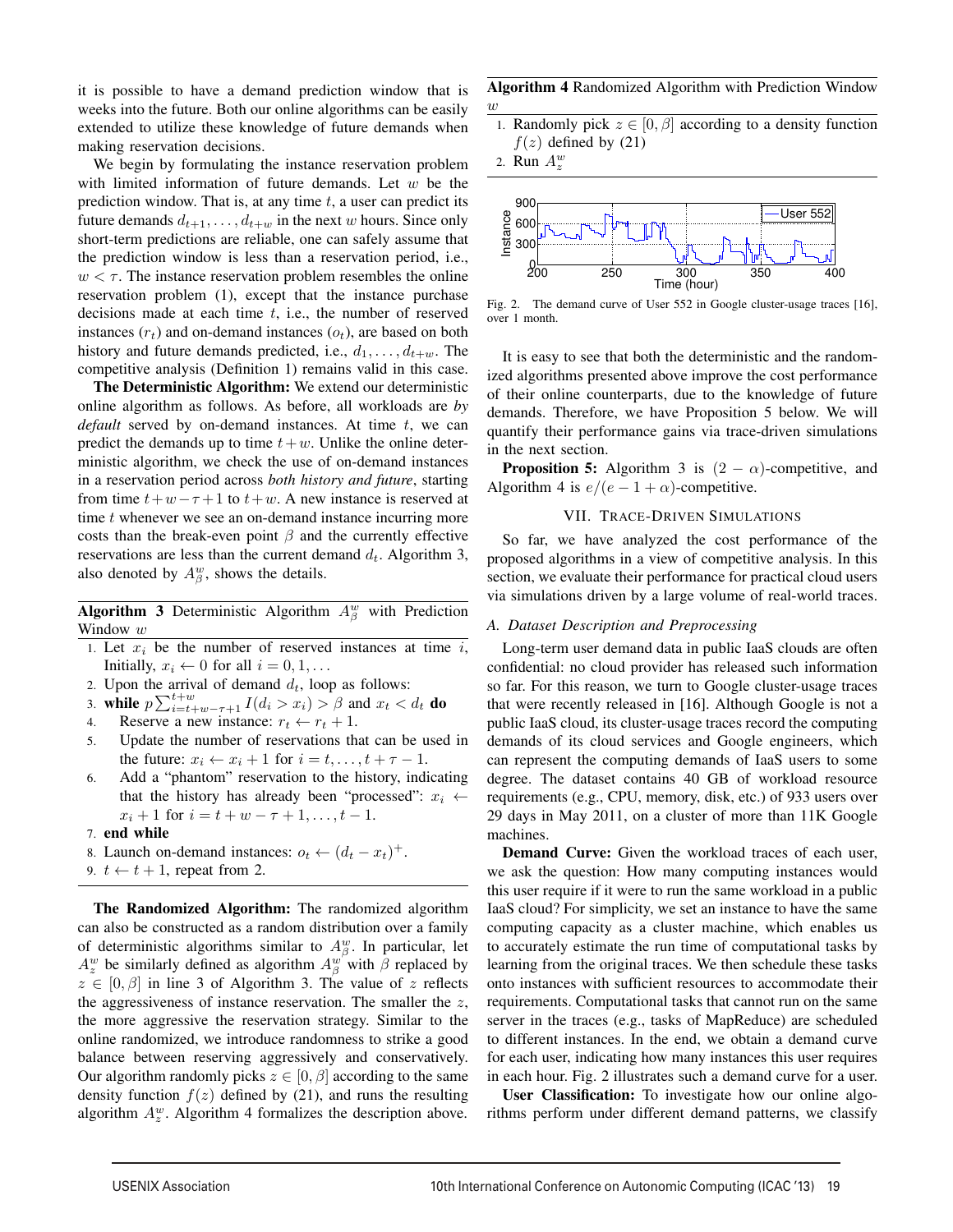

Fig. 3. User demand statistics and group division.

all 933 users into three groups by the *demand fluctuation level* measured as the ratio between the standard deviation  $\sigma$  and the mean *µ*.

Specifically, *Group 1* consists of users whose demands are highly fluctuating, with  $\sigma/\mu \geq 5$ . As shown in Fig. 3 (circle 'o'), these demands usually have small means, which implies that they are highly sporadic and are best served with ondemand instances. *Group 2* includes users whose demands are less fluctuating, with  $1 \le \sigma/\mu < 5$ . As shown in Fig. 3 (cross 'x'), these demands cannot be simply served by on-demand or reserved instances alone. *Group 3* includes all remaining users with relatively stable demands  $(0 \le \sigma/\mu < 1)$ . As shown in Fig. 3 (plus '+'), these demands have large means and are best served with reserved instances. Our evaluations are carried out for each user group.

Pricing: Throughout the simulation, we adopt the pricing of Amazon EC2 standard small instances with the ondemand rate \$0.08, the reservation fee \$69, and the discount rate \$0.039 (Linux, US East, 1-year light utilization). Since the Google traces only span one month, we proportionally shorten the on-demand billing cycle from one hour to one minute, and the reservation period from 1 year to 6 days (i.e.,  $24 \times 365 = 8760$  minutes  $= 6$  days) as well.

#### *B. Evaluations of Online Algorithms*

We start by evaluating the performance of online algorithms without any *a priori* knowledge of user demands.

Benchmark Online Algorithms: We compare our online deterministic and randomized algorithms with three benchmark online strategies. The first is *All-on-demand*, in which a user never reserves and operates all workloads with ondemand instances. This algorithm, though simple, is the most common strategy in practice, especially for those users with time-varying workloads [11]. The second algorithm is *Allreserved*, in which all computational demands are served via reservations. The third online algorithm is the simple extension to the Bahncard algorithm proposed in [19] (see Sec. II-D), and is referred to as *Separate* because instances are reserved separately. All three benchmark algorithms, as well as the two proposed online algorithms, are carried out for each user in the Google traces. All the incurred costs are *normalized to All-on-demand*.

Cost Performance: We present the simulation results in Fig. 4, where the CDF of the normalized costs are given, grouped by users with different demand fluctuation levels. We see in Fig. 4a that when applied to all 933 users, both

TABLE II AVERAGE COST PERFORMANCE (NORMALIZED TO ALL-ON-DEMAND).

| Algorithm     | All users | Group 1    | Group 2 | Group 3 |
|---------------|-----------|------------|---------|---------|
| All-reserved  | 16.48     | 8.99       | .25     | 0.61    |
| Separate      | 0.88      | $\Omega$   | -02     | 0.71    |
| Deterministic | 0.81      | $^{\circ}$ | 0.89    | 0.67    |
| Randomized    | 0.76      |            | N 79    | 0.63    |

the deterministic and randomized online algorithms realize significant cost savings compared with all three benchmarks. In particular, when switching from All-on-demand to the proposed online algorithms, more than 60% users cut their costs. About 50% users save more than 40%. Only 2% incur slightly more costs than before. For users who switch from All-reserved to our randomized online algorithms, the improvement is even more substantial. As shown in Fig. 4a, cost savings are almost guaranteed, with 30% users saving more than 50%. We also note that Separate, though generally outperforms All-on-demand and All-reserved, incurs more costs than our online algorithms, mainly due to its ignorance of reservation correlations.

We next compare the cost performance of all five algorithms at different demand fluctuation levels. As expected, when it comes to the extreme cases, All-on-demand is the best fit for Group 1 users whose demands are known to be highly busty and sporadic (Fig. 4b), while All-reserved incurs the least cost for Group 3 users with stable workloads (Fig. 4d). These two groups of users, should they know their demand patterns, would have the least incentive to adopt advanced instance reserving strategies, as naively switching to one option is already optimal. However, even in these extreme cases, our online algorithms, especially the randomized one, remain highly competitive, incurring only slightly higher cost.

However, the acquisition of instances is not always a blackand-white choice between All-on-demand and All-reserved. As we observe from Fig. 4c, for Group 2 users, a more intelligent reservation strategy is essential, since naive algorithms, either All-on-demand or All-reserved, are always highly risky and can easily result in skyrocketing cost. Our online algorithms, on the other hand, become the best choices in this case, outperforming all three benchmark algorithms by a significant margin.

Table II summarizes the average cost performance for each user group. We see that, in all cases, our online algorithms remain highly competitive, incurring near-optimal costs for a user.

# *C. The Value of Short-Term Predictions*

While our online algorithms perform sufficiently well without knowledge of future demands, we show in this section that more cost savings are realized by their extensions when shortterm demand predictions are reliable. In particular, we consider three prediction windows that are 1, 2, and 3 months into the future, respectively. For each prediction window, we run both the deterministic and randomized extensions (i.e., Algorithm 3 and 4) for each Google user in the traces, and compare their costs with those incurred by the online counterparts without

8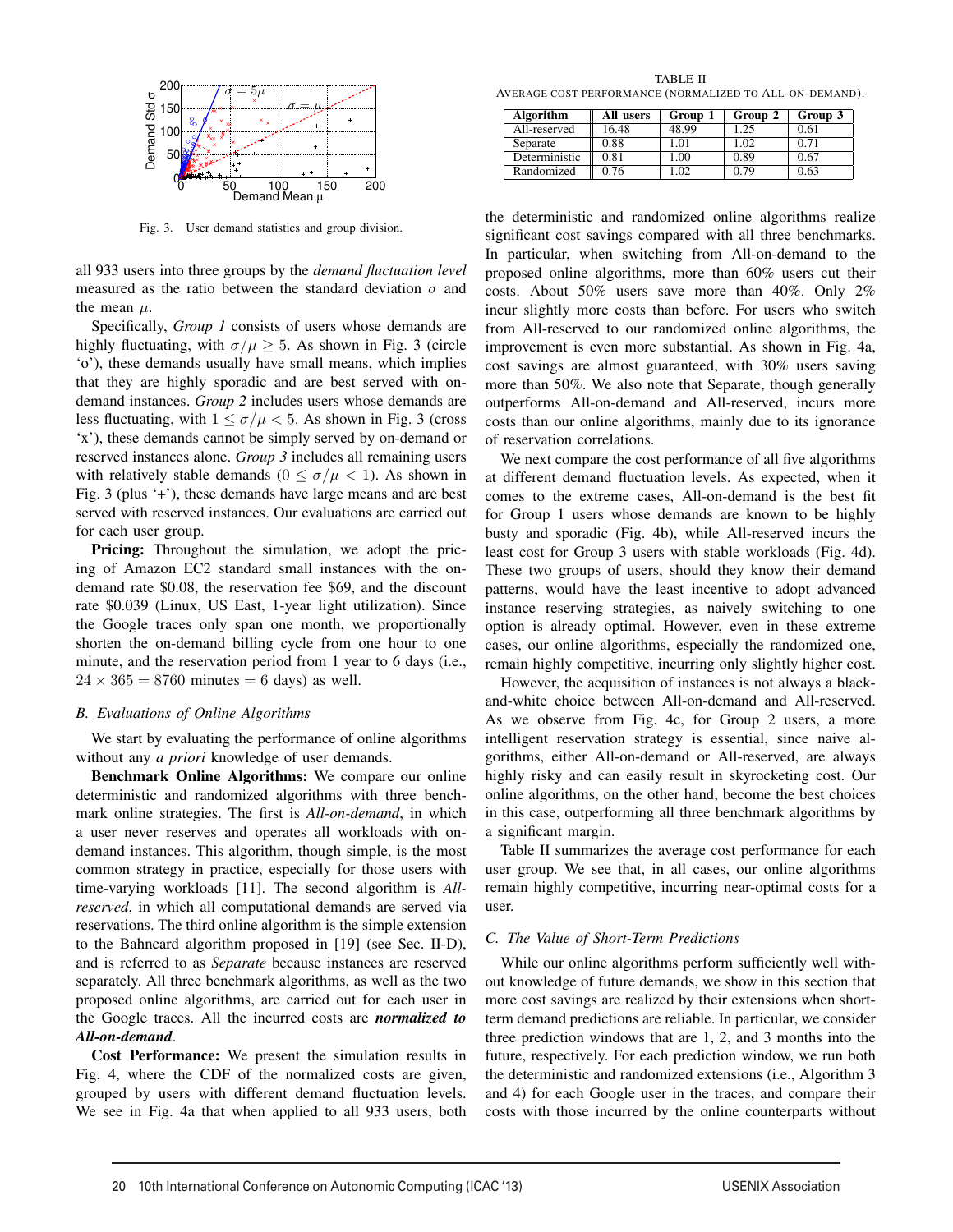

0.2 0.4  $0.6$ 0.8 1

1−month 2−month 3−month



Fig. 5. Cost performance of the deterministic algorithm with various prediction windows. All costs are normalized to the online deterministic algorithm (Algorithm 1) without any future information.



 $\Omega$ .

Average Normalized Cost

Average

Normalized Cos

1

1−month 2−month 3−month

1.1

future knowledge (i.e., Algorithm 1 and 2). Figs. 5 and 6 illustrate the simulation results, where all costs are *normalized to Algorithm 1 and 2, respectively*.

As expected, the more information we know about the future demands (i.e., longer prediction window), the better the cost performance. Yet, the marginal benefits of having long-term predictions are diminishing. As shown in Figs. 5a and 6a, long prediction windows will not see proportional performance gains. This is especially the case for the randomized algorithm, in which knowing the 2-month future demand *a priori* is no different from knowing 3 months beforehand.

Also, we can see in Fig. 5b that for the deterministic algorithm, having future information only benefits those users whose demands are stable or with medium fluctuation. This is because the deterministic online algorithm is almost optimal for users with highly fluctuating demands (see Fig. 4b), leaving no space for further improvements. On the other hand, we see in Fig. 6b that the benefits of knowing future demands are consistent for all users with the randomized algorithm.

### VIII. RELATED WORK

On-demand and reserved instances are the two most prominent pricing options that are widely supported in leading IaaS clouds [3], [4], [5]. Many case studies [11] show that effectively combining the use of the two instances leads to a significant cost reduction.

There exist some works in the literature, including both algorithm design [6], [7], [24] and prototype implementation [8], focusing on combining the two instance options in a

cost efficient manner. All these works assume, either explicitly or implicitly, that workloads are statistically stationary in the long-term future and can be accurately predicted *a priori*. However, it has been observed that in real production applications, ranging from enterprise applications to large ecommerce sites, workload is highly variable and statistically non-stationary [9], [10]. Furthermore, most workload prediction schemes, e.g., [25], [26], [27], are only suitable for predictions over a very short term (from half an hour to several hours). Such limitation is also shared by general predicting techniques, such as ARMA [28] and GARCH models [29]. Some long-term workload prediction schemes [30], [31], on the other hand, are reliable only when demand patterns are easy to recognize with some clear trends. Even in this case, the prediction window is at most days or weeks into the future [30], which is far shorter than the typical span of a reservation period (at least one year in Amazon EC2 [3]). All these factors significantly limit the practical use of existing works.

Our online strategies are tied to the online algorithm literature [18]. Specifically, our instance reservation problem captures a class of rent-or-buy problems, including the ski rental problem [22], the Bahncard problem [19], and the TCP acknowledgment problem [20], as special cases when a user demands no more than one instance at a time. In these problems, a customer obtains *a single item* either by paying a repeating cost (renting) per usage or by paying a one-time cost (buying) to eliminate the repeating cost. A customer makes *one-dimensional* decisions only on the timing of buying. Our problem is more complicated as a user demands *multiple instances* at a time and makes *two-dimensional* decisions on